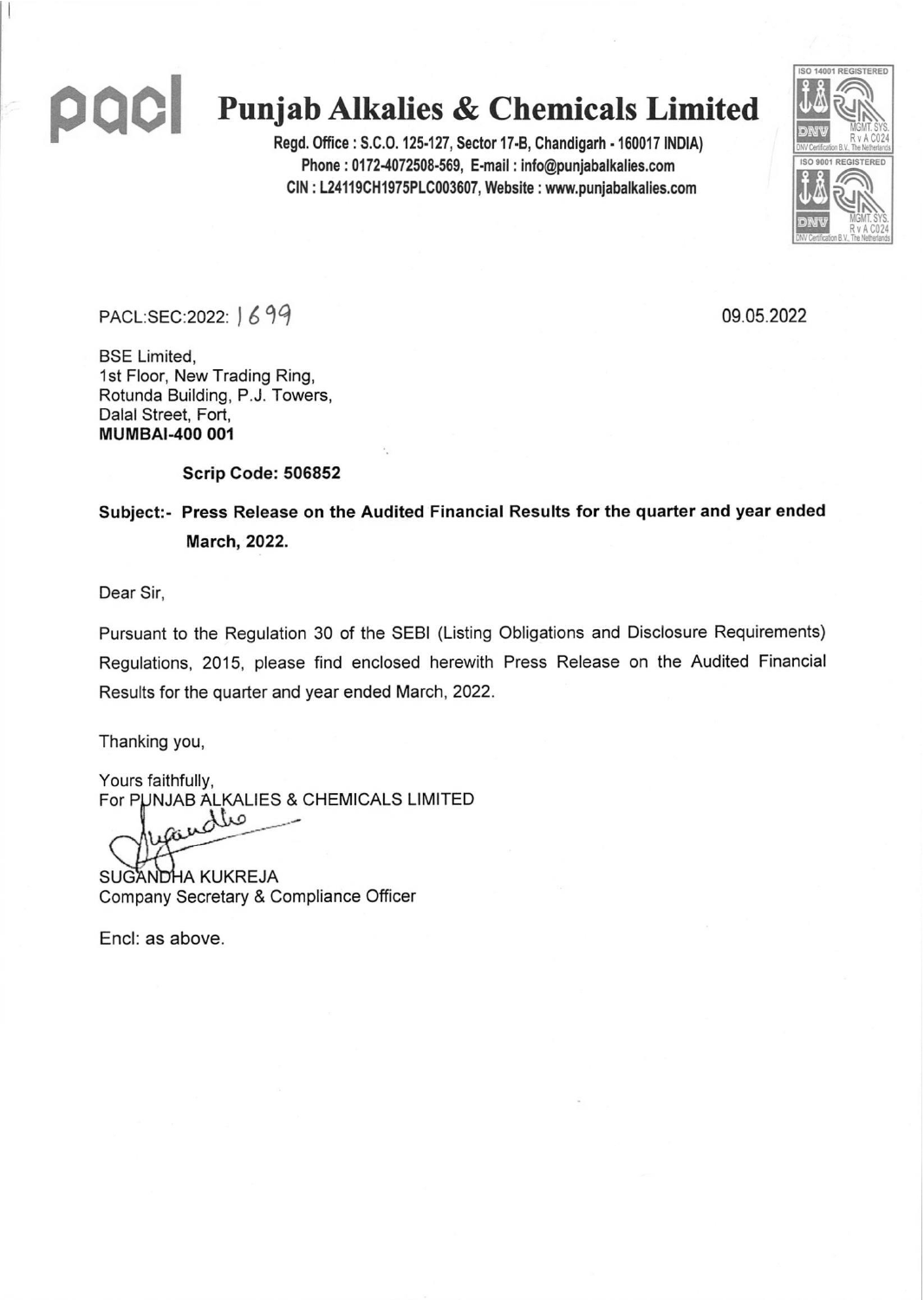

### **Punjab Alkalies & Chemicals Limited**

#### **Exceptional performance in Q4 FY22, with Revenue of Rs. 161 Cr, up by 113%**

#### **EBITDA of Rs. 59 Cr, up by 169% with margins of 36.8%**

#### **Nine-fold increase in Net Profit to Rs. 42 Cr**

**Chandigarh, May 9, 2022:** Punjab Alkalies & Chemicals Ltd. [\(BSE: 506852\)](https://www.bseindia.com/stock-share-price/punjab-alkalies--chemicals-ltd/pacl/506852/) is one of the largest producers of Caustic Soda in North India region. The Company has announced the results for quarter ending 31<sup>st</sup> March 2022.

#### **Q4 FY22 Consolidated Performance Highlights:**

#### **Revenue from Operations of Rs. 1,611 million, growth of 113 % y-o-y from Rs. 756 million in Q4 FY21**

- o Revenue growth was primarily driven by improvement in caustic soda price realization which was led by higher demand and increase in market-wide commodity prices in line with the global markets. Caustic soda contributes 94% to the Q4 FY22 sales
- $\circ$  Caustic soda Ive sales volumes grew by 7.6% to 30.5 thousand MT from 28.3 thousand MT in Q4 FY21, supported by pent up demand from major end-user industries including pulp and paper, detergent and other chemicals

#### **EBITDA of Rs. 593 million, up 169% y-o-y from Rs. 221 million in Q4 FY21**

- o EBITDA margins significantly improved to 36.8% from 29.2% in Q4 FY21
- $\circ$  Margins improvement was driven by increased revenue and streamlining of expenses such as employee cost and other operating expenses during the first post-divestment quarter
- o PACL delivers one of the highest operating margins in the industry

#### **Net Profit of Rs. 422 million, a nine-fold increase compared to Rs. 46 million in Q4 FY21**

o Net Profit margins were 25.4% as compared to 4.0% in Q4 FY21

#### **Net Debt of Rs. 356 million with Cash and Cash equivalent of Rs. 252 million as on 31st March 2022**

- o Manufacturing capacity expanded from 300 TPD to 500 TPD
- $\circ$  Incremental production capacity to meet the growing market demand of caustic soda
- $\circ$  New products to be launched such as caustic flakes, stable bleaching powder and aluminium chloride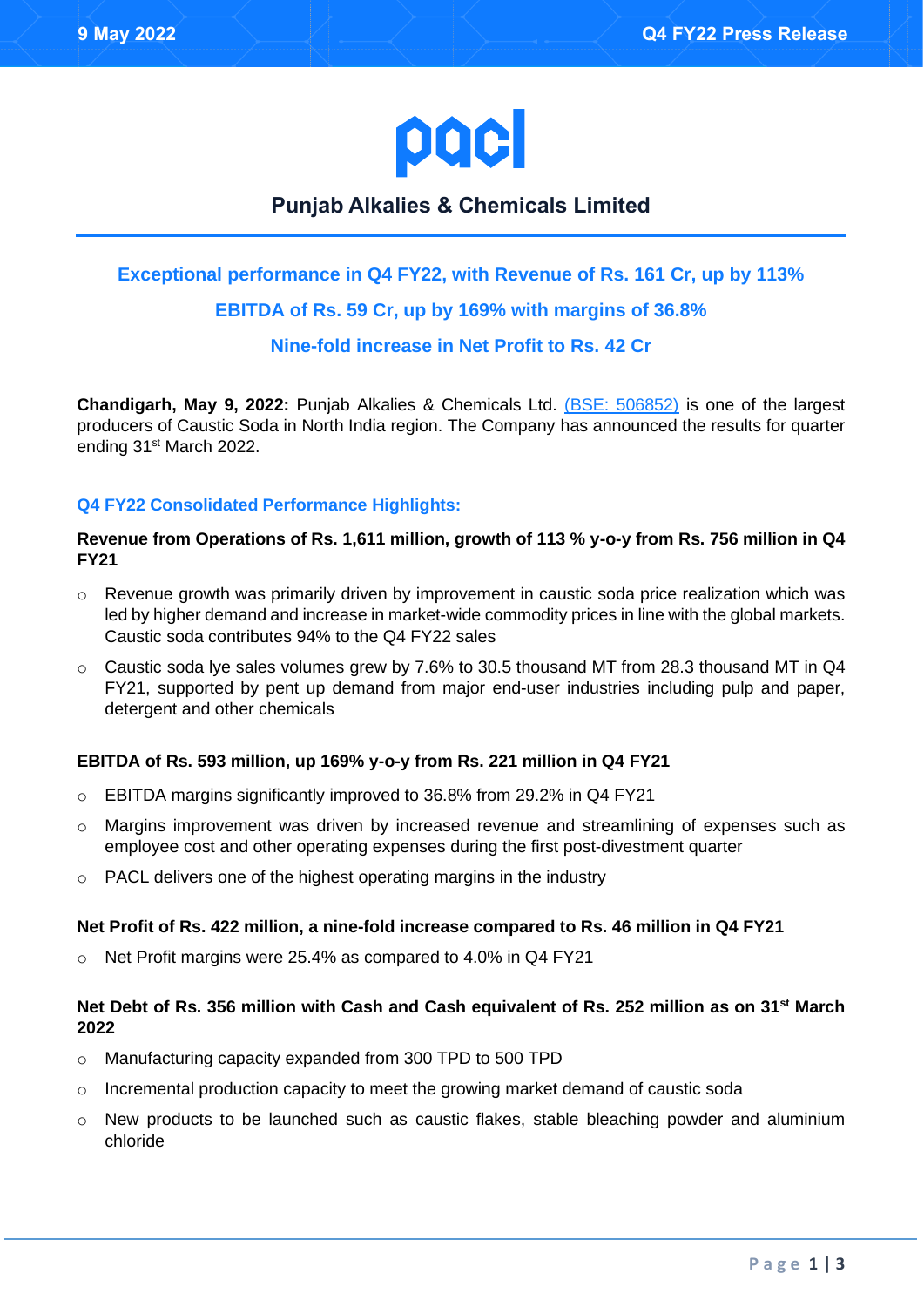#### **Commenting on the results, Mr. Naveen Chopra, Managing Director, said:**



"I am pleased to report that the company has delivered an exceptional performance in Q4 FY22 and closed the year on a strong note. The quarter performance reflects the underlying strength of our business operations especially after completion of divestment by the Punjab State Industrial Development Corporation Ltd. The company has now become a non-government entity and our experienced senior management team is committed to implement the outlined strategic growth plan and deliver accelerated growth in the coming years.

In Q4 FY22, PACL delivered consolidated Revenue from Operations of Rs. 1,611 million, an increase of 113 % Y-o-Y. The growth was supported by favourable and improving demand environment across end-user industries and improved price realizations due to increase in commodity prices globally.

EBITDA for the period was Rs. 593 million, an increase of 169% y-o-y. Operating margins stood at 36.8% and are one of the highest in the industry. We believe that current operating profitability is sustainable in the near future. Net Profit was Rs. 422 million, a nine-fold increase compared to Rs. 46 million in Q4 FY21 with margins of 25.4%.

During the quarter, we have expanded our manufacturing capacity from 300 TPD to 500 TPD which will help in increasing production volumes of caustic soda by  $\sim$  40% and the consequent incremental revenue is expected from Q1 FY23 onwards. The growth momentum is anticipated to continue in the coming quarters driven by strong demand scenario and prices are expected to stabilize at current levels amidst the ongoing rising global energy price environment.

In the year ahead, PACL will embark on a step-up phase of growth with several initiatives planned:

- $\circ$  A power plant with 35 mw capacity will be commissioned which will not only act as a captive energy source but also reduce the cost of production across our operations, once the coal prices and supply stabilizes
- o PACL is commissioning a SBP (Stable Bleaching Powder) Plant which is expected to operationalize by Q2 FY23. We are also awaiting regulatory approvals for Aluminium Chloride project which should operationalize by Q3 FY23. These projects will consume chlorine as a key raw material thereby increasing the production of caustic soda and will drive company topline and profitability. The total cost of these projects is estimated at  $\sim$  Rs. 100 crore
- $\circ$  PACL has applied for environmental clearance for a paracetamol API manufacturing project (where benzene and chlorine are the key raw materials). The manufacturing unit will be backward integrated through the consumption of PACL's products such as chlorine, hydrochloric acid, hydrogen gas and caustic soda. This is a milestone project with investment commitment of Rs. 170 crore and will be funded through a combination of internal accruals and debt

Looking ahead, we remain optimistic of maintaining our growth momentum as markets have started stabilizing. With a clear expansion plans and strategic direction, PACL is well positioned to deliver incremental profitable growth in the coming year and create wealth for all stakeholders."